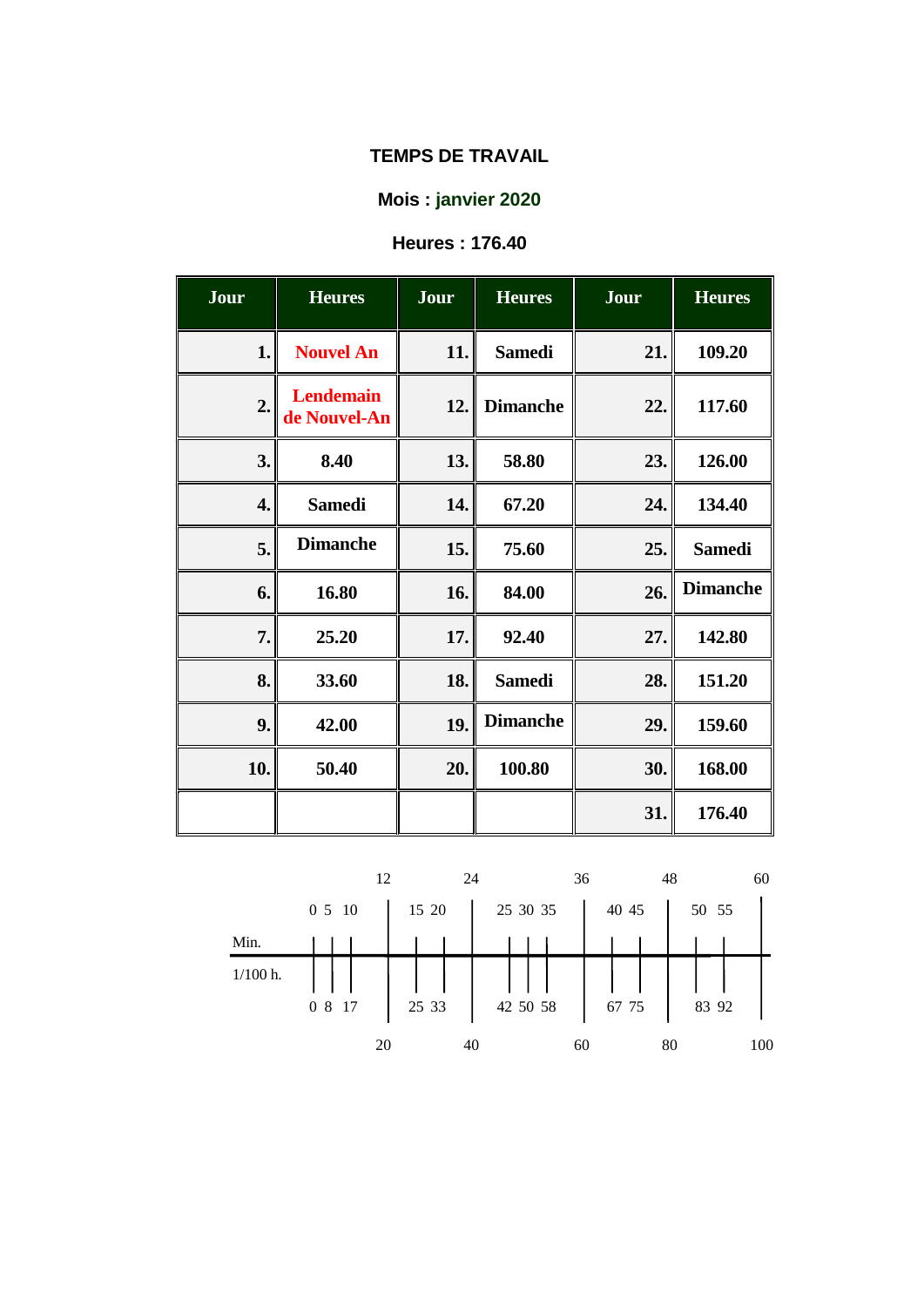**Mois : Février 2020**

### **Heures : 168.00**

| Jour | <b>Heures</b>   | Jour | <b>Heures</b>   | Jour | <b>Heures</b>   |
|------|-----------------|------|-----------------|------|-----------------|
| 1.   | <b>Samedi</b>   | 11.  | 58.80           | 21.  | 126.00          |
| 2.   | <b>Dimanche</b> | 12.  | 67.20           | 22.  | <b>Samedi</b>   |
| 3.   | 8.40            | 13.  | 75.60           | 23.  | <b>Dimanche</b> |
| 4.   | 16.80           | 14.  | 84.00           | 24.  | 134.40          |
| 5.   | 25.20           | 15.  | <b>Samedi</b>   | 25.  | 142.80          |
| 6.   | 33.60           | 16.  | <b>Dimanche</b> | 26.  | 151.20          |
| 7.   | 42.00           | 17.  | 92.40           | 27.  | 159.60          |
| 8.   | <b>Samedi</b>   | 18.  | 100.80          | 28.  | 168.00          |
| 9.   | <b>Dimanche</b> | 19.  | 109.20          | 29.  | <b>Samedi</b>   |
| 10.  | 50.40           | 20.  | 117.60          |      |                 |

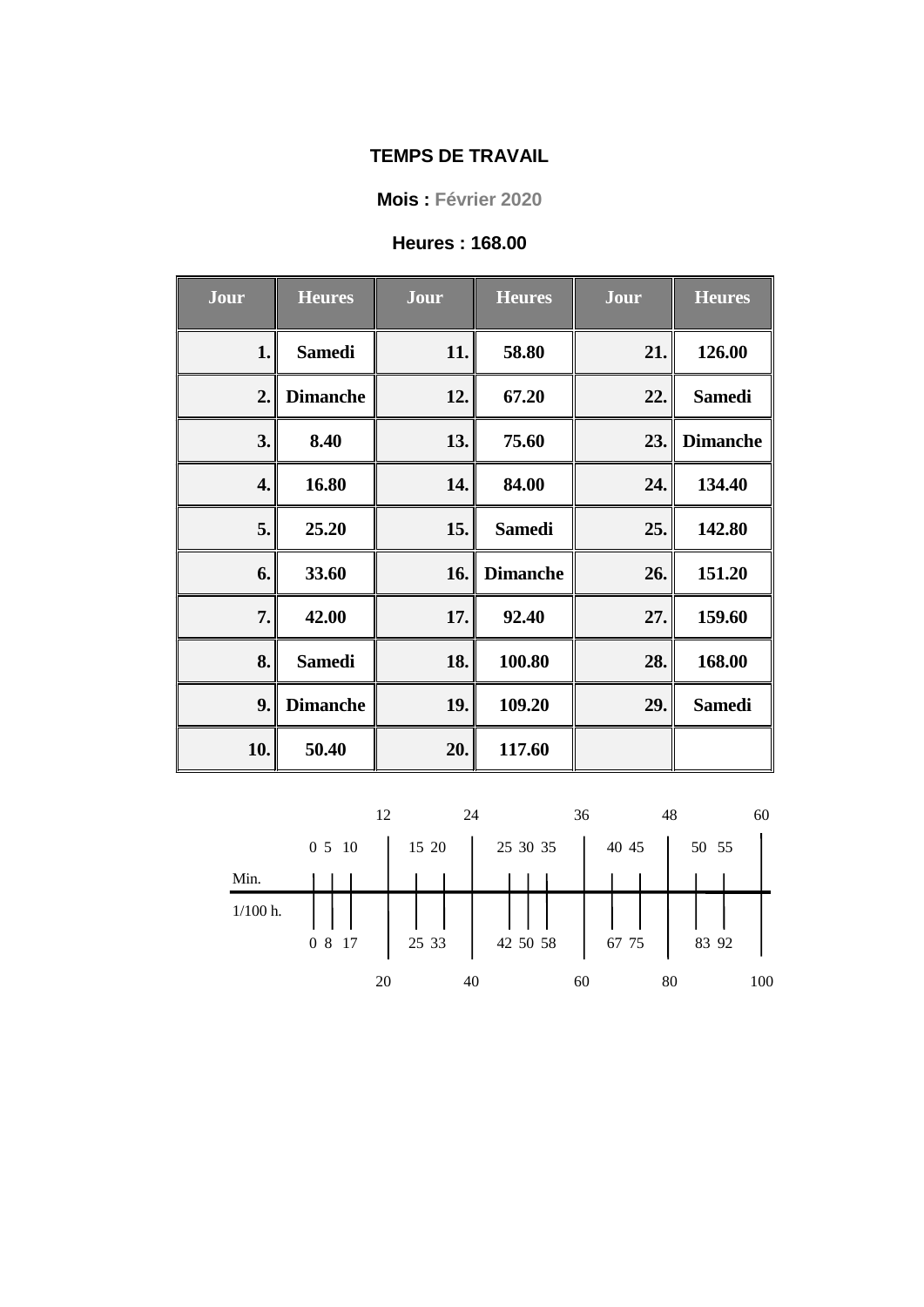## **Mois : mars 2020**

# **Heures : 184.80**

| Jour | <b>Heures</b>   | Jour | <b>Heures</b>   | Jour | <b>Heures</b>   |
|------|-----------------|------|-----------------|------|-----------------|
| 1.   | <b>Dimanche</b> | 11.  | 67.20           | 21.  | <b>Samedi</b>   |
| 2.   | 8.40            | 12.  | 75.60           | 22.  | <b>Dimanche</b> |
| 3.   | 16.80           | 13.  | 84.00           | 23.  | 134.40          |
| 4.   | 25.20           | 14.  | <b>Samedi</b>   | 24.  | 142.80          |
| 5.   | 33.60           | 15.  | <b>Dimanche</b> | 25.  | 151.20          |
| 6.   | 42.00           | 16.  | 92.40           | 26.  | 159.60          |
| 7.   | <b>Samedi</b>   | 17.  | 100.80          | 27.  | 168.00          |
| 8.   | <b>Dimanche</b> | 18.  | 109.20          | 28.  | <b>Samedi</b>   |
| 9.   | 50.40           | 19.  | 117.60          | 29.  | <b>Dimanche</b> |
| 10.  | 58.80           | 20.  | 126.00          | 30.  | 176.40          |
|      |                 |      |                 | 31.  | 184.80          |

|            | 12     | 24    |          | 36    | 48<br>60  |
|------------|--------|-------|----------|-------|-----------|
|            | 0510   | 15 20 | 25 30 35 | 40 45 | 50 55     |
| Min.       |        |       |          |       |           |
| $1/100$ h. | 0 8 17 | 25 33 | 42 50 58 | 67 75 | 83 92     |
|            |        |       |          |       |           |
|            | 20     | 40    |          | 60    | 100<br>80 |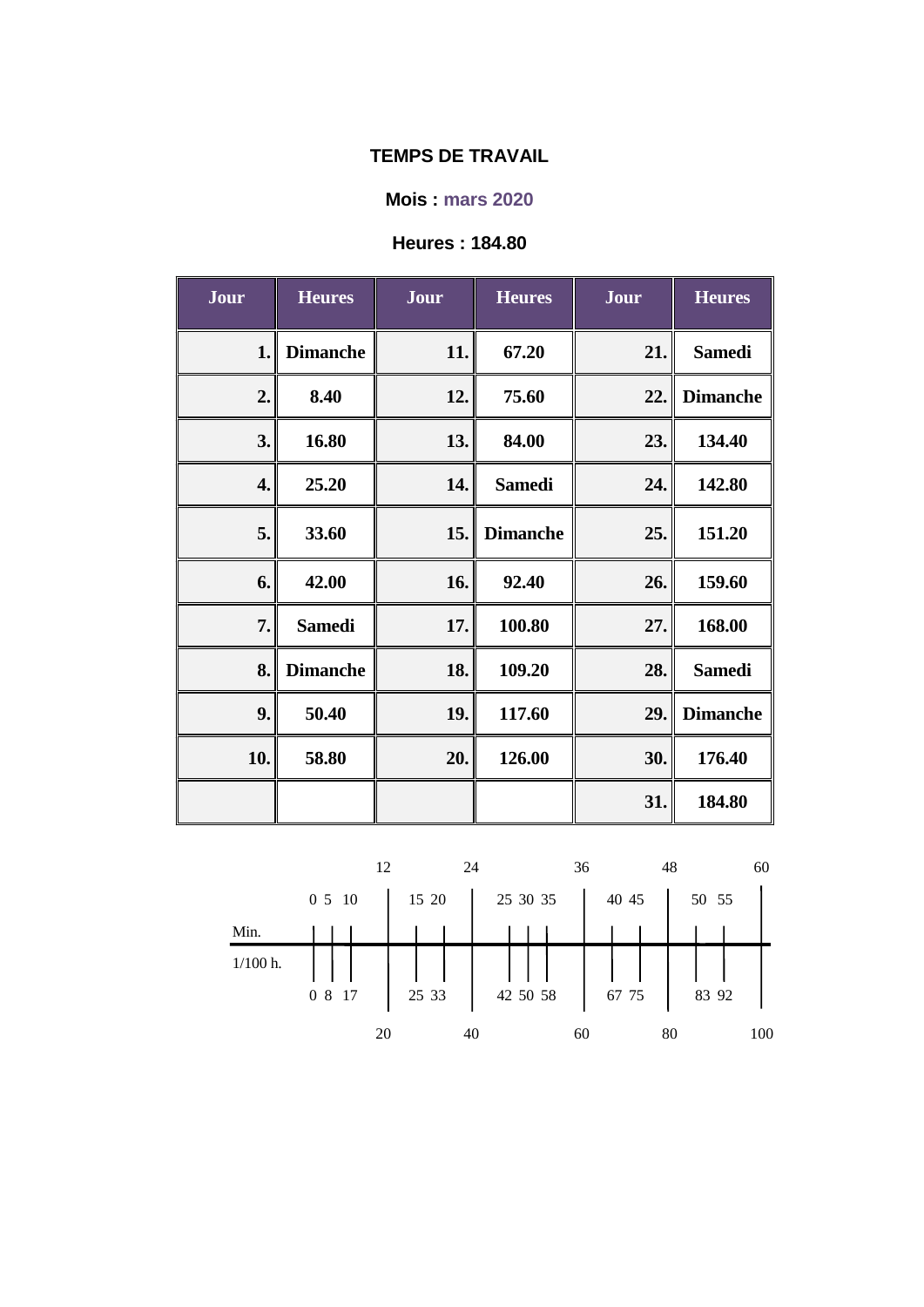### **Mois : avril 2020**

## **Heures : 165.90**

| Jour | <b>Heures</b>         | Jour | <b>Heures</b>          | Jour | <b>Heures</b>   |
|------|-----------------------|------|------------------------|------|-----------------|
| 1.   | 8.40                  | 11.  | <b>Samedi</b>          | 21.  | 107.10          |
| 2.   | 16.80                 | 12.  | <b>Dimanche</b>        | 22.  | 115.50          |
| 3.   | 25.20                 | 13.  | <b>Lundi de Pâques</b> | 23.  | 123.90          |
| 4.   | <b>Samedi</b>         | 14.  | 65.10                  | 24.  | 132.30          |
| 5.   | <b>Dimanche</b>       | 15.  | 73.50                  | 25.  | <b>Samedi</b>   |
| 6.   | 33.60                 | 16.  | 81.90                  | 26.  | <b>Dimanche</b> |
| 7.   | 42.00                 | 17.  | 90.30                  | 27.  | 140.70          |
| 8.   | 50.40                 | 18.  | <b>Samedi</b>          | 28.  | 149.10          |
| 9.   | 56.70                 | 19.  | <b>Dimanche</b>        | 29.  | 157.50          |
| 10.  | <b>Vendredi-Saint</b> | 20.  | 98.70                  | 30.  | 165.90          |

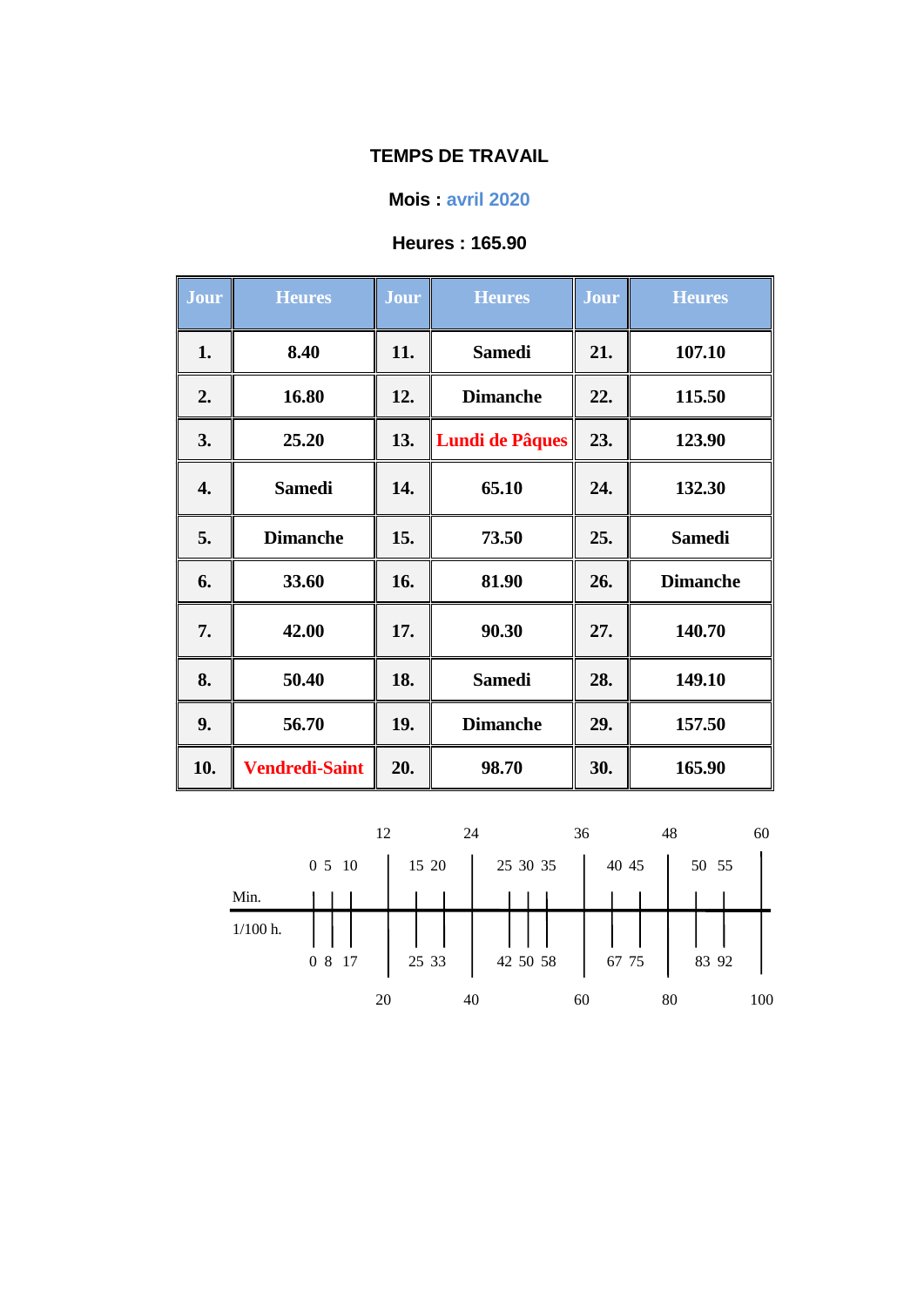### **Mois : mai 2020**

# **Heures : 161.70**

| Jour | <b>Heures</b>   | Jour | <b>Heures</b>   | Jour | <b>Heures</b>    |
|------|-----------------|------|-----------------|------|------------------|
| 1.   | 4.20            | 11.  | 54.60           | 21.  | <b>Ascension</b> |
| 2.   | <b>Samedi</b>   | 12.  | 63.00           | 22.  | 119.70           |
| 3.   | <b>Dimanche</b> | 13.  | 71.40           | 23.  | <b>Samedi</b>    |
| 4.   | 12.60           | 14.  | 79.80           | 24.  | <b>Dimanche</b>  |
| 5.   | 21.00           | 15.  | 88.20           | 25.  | 128.10           |
| 6.   | 29.40           | 16.  | <b>Samedi</b>   | 26.  | 136.50           |
| 7.   | 37.80           | 17.  | <b>Dimanche</b> | 27.  | 144.90           |
| 8.   | 46.20           | 18.  | 96.60           | 28.  | 153.30           |
| 9.   | <b>Samedi</b>   | 19.  | 105.00          | 29.  | 161.70           |
| 10.  | <b>Dimanche</b> | 20.  | 111.30          | 30.  | <b>Samedi</b>    |
|      |                 |      |                 | 31.  | <b>Dimanche</b>  |

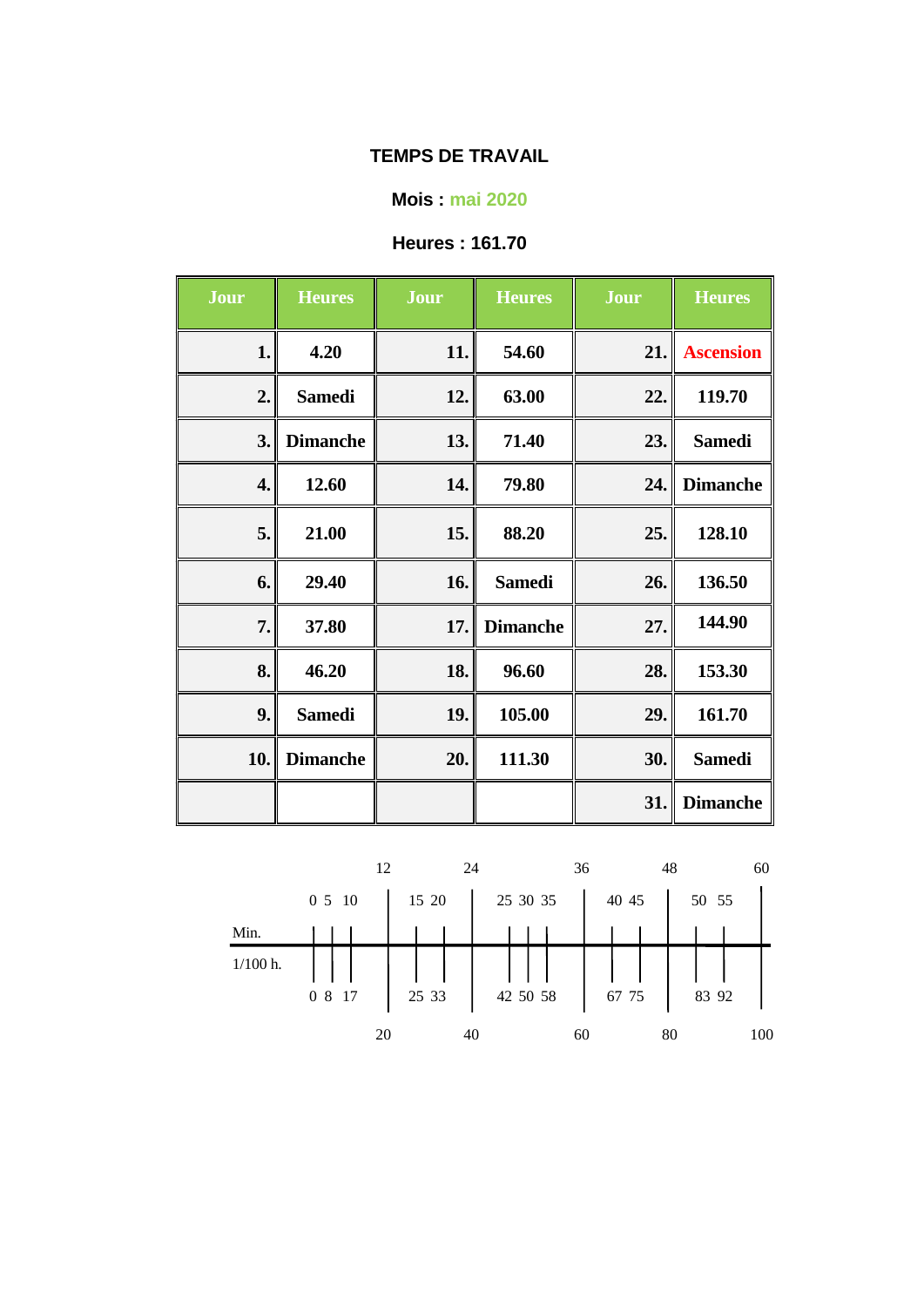# **Mois : juin 2020**

# **Heures : 165.90**

| Jour | <b>Heures</b>                | Jour | <b>Heures</b>    | Jour | <b>Heures</b>   |
|------|------------------------------|------|------------------|------|-----------------|
| 1.   | Lundi de<br><b>Pentecôte</b> | 11.  | <b>Fête-Dieu</b> | 21.  | <b>Dimanche</b> |
| 2.   | 8.40                         | 12.  | 65.10            | 22.  | 115.50          |
| 3.   | 16.80                        | 13.  | <b>Samedi</b>    | 23.  | 123.90          |
| 4.   | 25.20                        | 14.  | <b>Dimanche</b>  | 24.  | 132.30          |
| 5.   | 33.60                        | 15.  | 73.50            | 25.  | 140.70          |
| 6.   | <b>Samedi</b>                | 16.  | 81.90            | 26.  | 149.10          |
| 7.   | <b>Dimanche</b>              | 17.  | 90.30            | 27.  | <b>Samedi</b>   |
| 8.   | 42.00                        | 18.  | 98.70            | 28.  | <b>Dimanche</b> |
| 9.   | 50.40                        | 19.  | 107.10           | 29.  | 157.50          |
| 10.  | 56.70                        | 20.  | <b>Samedi</b>    | 30.  | 165.90          |

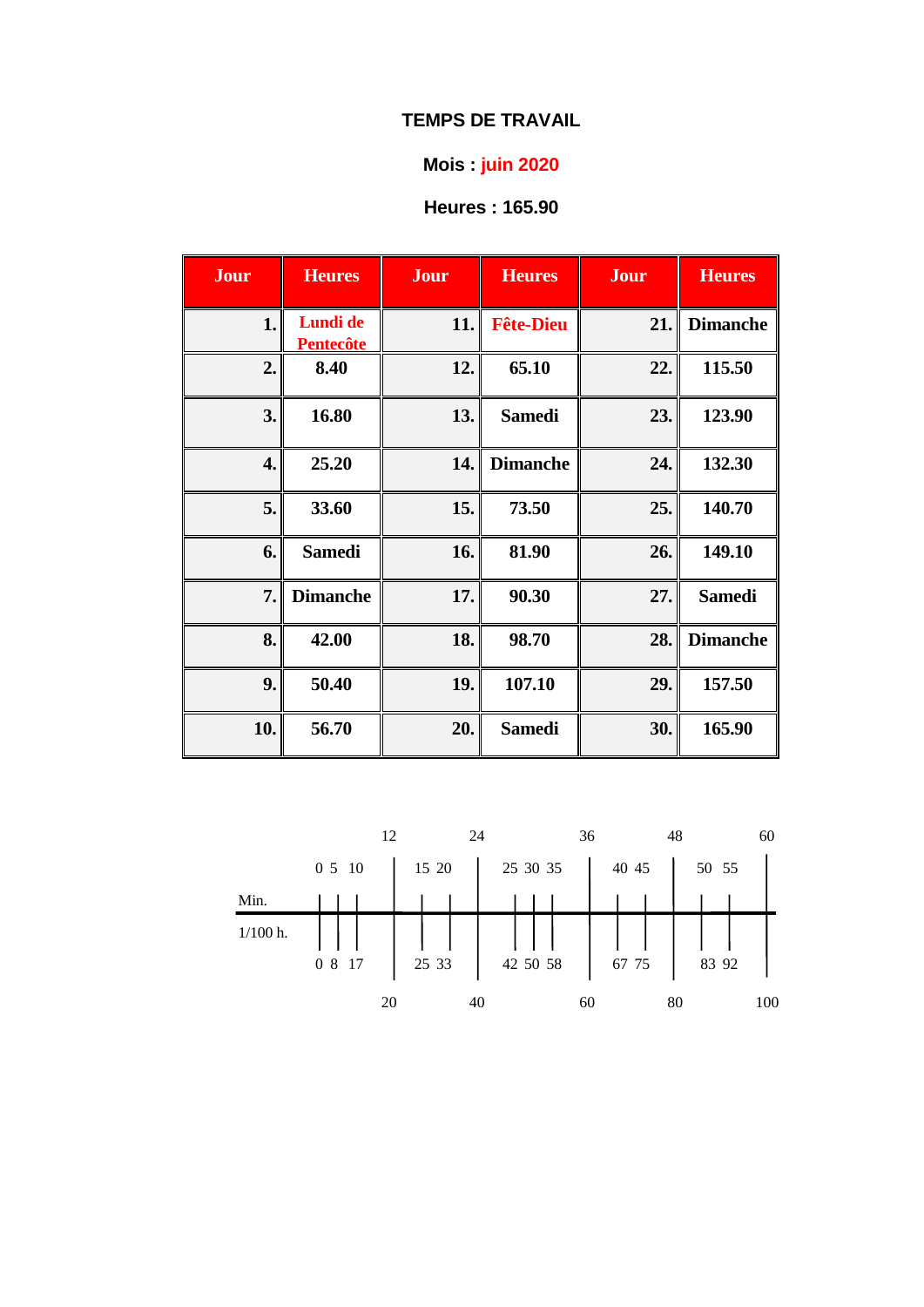## **Mois : juillet 2020**

# **Heures : 191.10**

| Jour | <b>Heures</b>   | Jour | <b>Heures</b>   | Jour | <b>Heures</b>   |
|------|-----------------|------|-----------------|------|-----------------|
| 1.   | 8.40            | 11.  | <b>Samedi</b>   | 21.  | 126.00          |
| 2.   | 16.80           | 12.  | <b>Dimanche</b> | 22.  | 134.40          |
| 3.   | 25.20           | 13.  | 75.60           | 23.  | 142.80          |
| 4.   | <b>Samedi</b>   | 14.  | 84.00           | 24.  | 151.20          |
| 5.   | <b>Dimanche</b> | 15.  | 92.40           | 25.  | <b>Samedi</b>   |
| 6.   | 33.60           | 16.  | 100.80          | 26.  | <b>Dimanche</b> |
| 7.   | 42.00           | 17.  | 109.20          | 27.  | 159.60          |
| 8.   | 50.40           | 18.  | <b>Samedi</b>   | 28.  | 168.00          |
| 9.   | 58.80           | 19.  | <b>Dimanche</b> | 29.  | 176.40          |
| 10.  | 67.20           | 20.  | 117.60          | 30.  | 184.80          |
|      |                 |      |                 | 31.  | 191.10          |

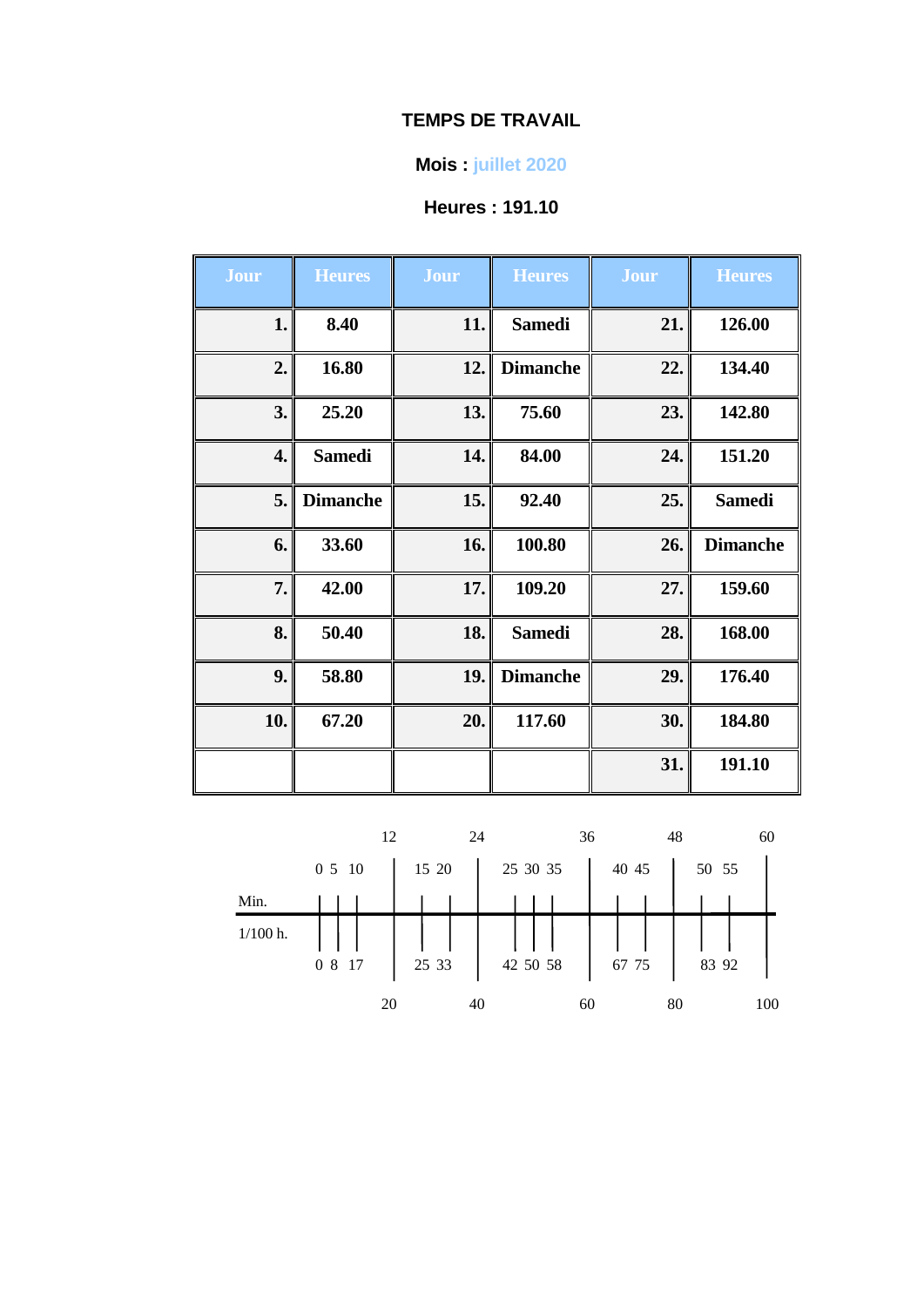### **Mois : août 2020**

## **Heures : 174.30**

| <b>Jour</b> | <b>Heures</b>     | <b>Jour</b> | <b>Heures</b>   | Jour | <b>Heures</b>   |
|-------------|-------------------|-------------|-----------------|------|-----------------|
| 1.          | Fête<br>nationale | 11.         | 58.80           | 21.  | 123.90          |
| 2.          | <b>Dimanche</b>   | 12.         | 67.20           | 22.  | <b>Samedi</b>   |
| 3.          | 8.40              | 13.         | 75.60           | 23.  | <b>Dimanche</b> |
| 4.          | 16.80             | 14.         | 81.90           | 24.  | 132.30          |
| 5.          | 25.20             | 15.         | <b>Samedi</b>   | 25.  | 140.70          |
| 6.          | 33.60             | 16.         | <b>Dimanche</b> | 26.  | 149.10          |
| 7.          | 42.00             | 17.         | 90.30           | 27.  | 157.50          |
| 8.          | <b>Samedi</b>     | 18.         | 98.70           | 28.  | 165.90          |
| 9.          | <b>Dimanche</b>   | 19.         | 107.10          | 29.  | <b>Samedi</b>   |
| 10.         | 50.40             | 20.         | 115.50          | 30.  | <b>Dimanche</b> |
|             |                   |             |                 | 31.  | 174.30          |

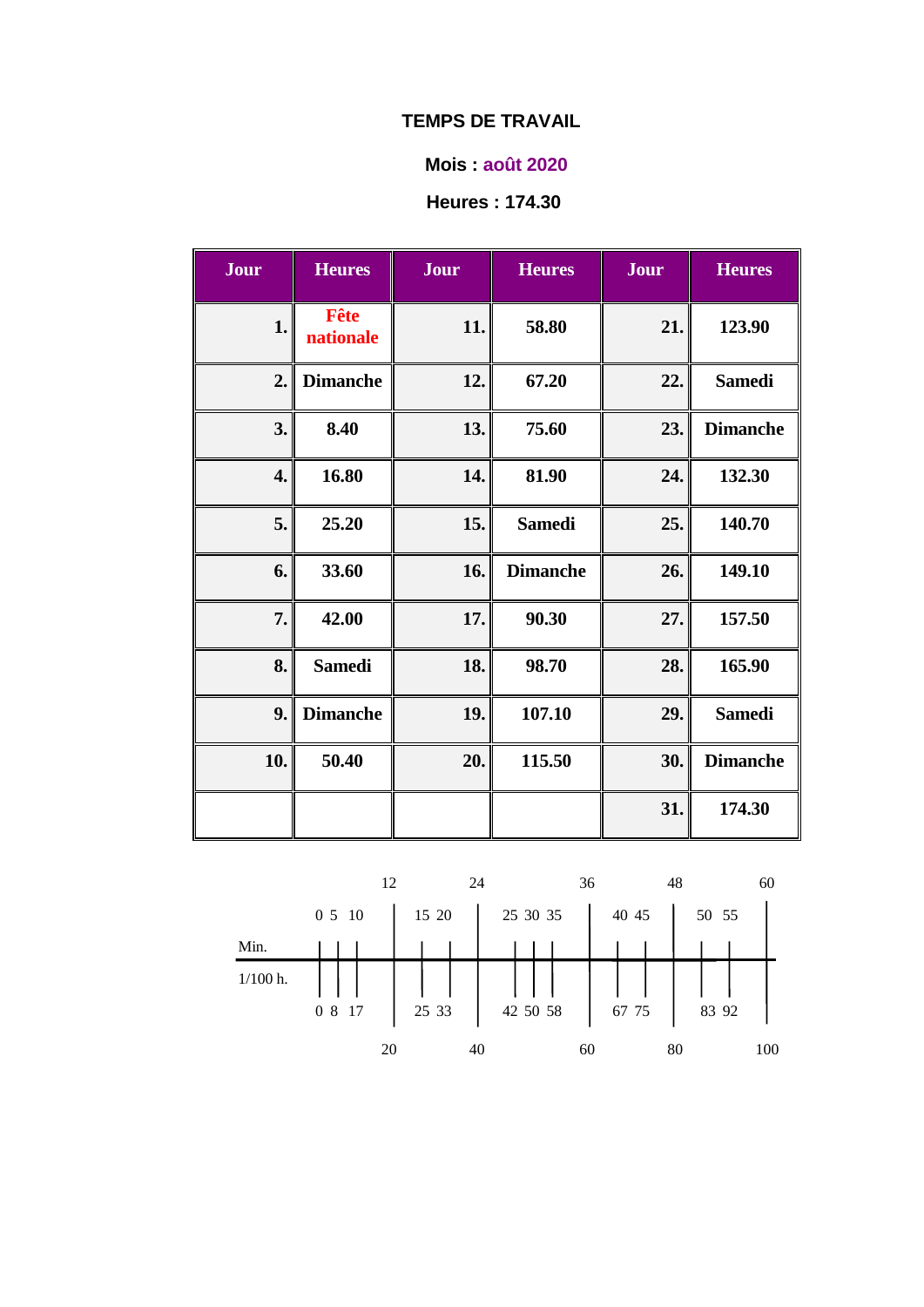## **Mois : Septembre 2020**

# **Heures : 184.80**

| Jour | <b>Heures</b>   | Jour | <b>Heures</b>   | Jour | <b>Heures</b>   |
|------|-----------------|------|-----------------|------|-----------------|
| 1.   | 8.40            | 11.  | 75.60           | 21.  | 126.00          |
| 2.   | 16.80           | 12.  | <b>Samedi</b>   | 22.  | 134.40          |
| 3.   | 25.20           | 13.  | <b>Dimanche</b> | 23.  | 142.80          |
| 4.   | 33.60           | 14.  | 84.00           | 24.  | 151.20          |
| 5.   | <b>Samedi</b>   | 15.  | 92.40           | 25.  | 159.60          |
| 6.   | <b>Dimanche</b> | 16.  | 100.80          | 26.  | <b>Samedi</b>   |
| 7.   | 42.00           | 17.  | 109.20          | 27.  | <b>Dimanche</b> |
| 8.   | 50.40           | 18.  | 117.60          | 28.  | 168.00          |
| 9.   | 58.80           | 19.  | <b>Samedi</b>   | 29.  | 176.40          |
| 10.  | 67.20           | 20.  | <b>Dimanche</b> | 30.  | 184.80          |

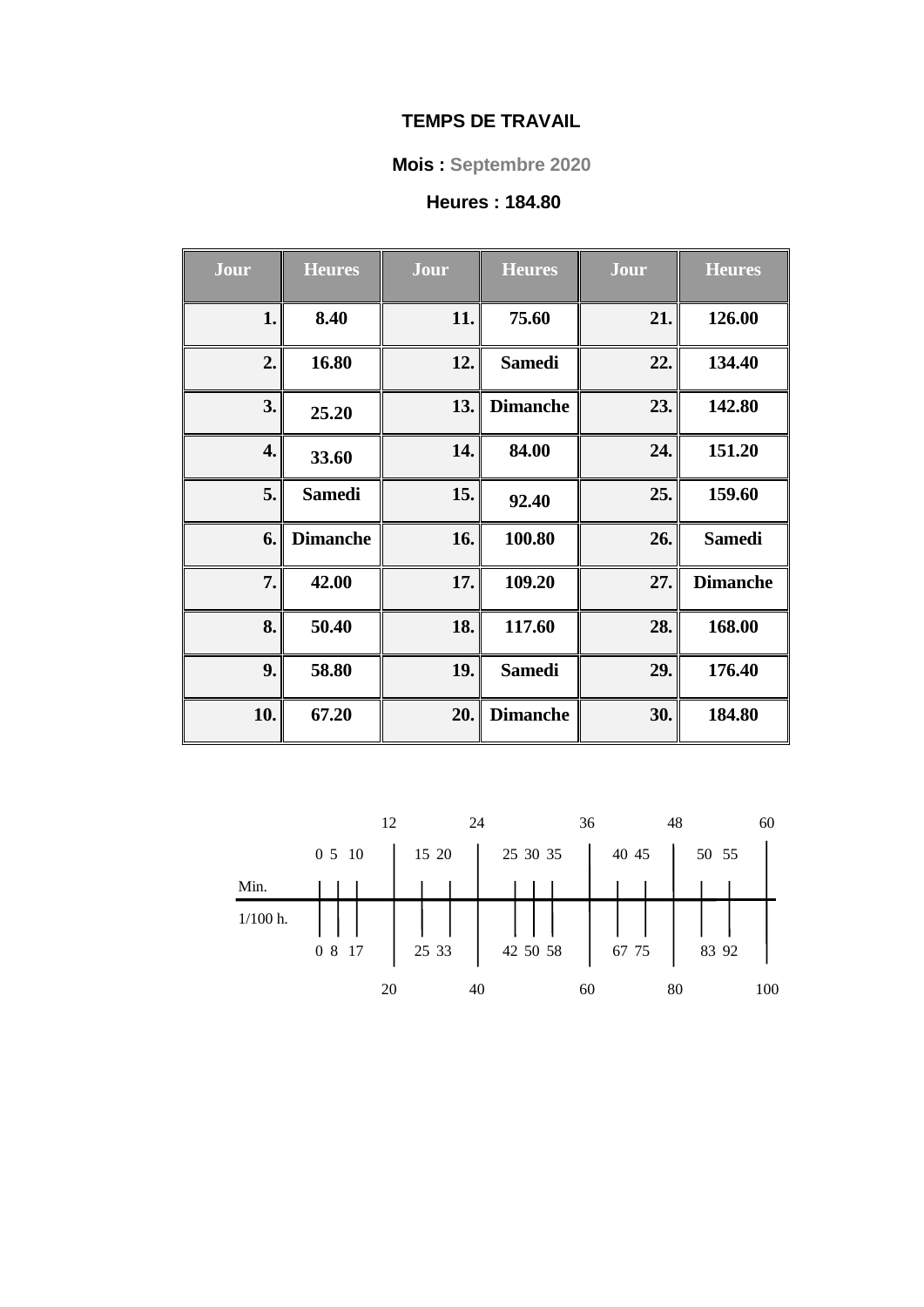### **Mois : octobre 2020**

# **Heures : 184.80**

| Jour | <b>Heures</b>   | Jour | <b>Heures</b>   | Jour | <b>Heures</b>   |
|------|-----------------|------|-----------------|------|-----------------|
| 1.   | 8.40            | 11.  | <b>Dimanche</b> | 21.  | 126.00          |
| 2.   | 16.80           | 12.  | 67.20           | 22.  | 134.40          |
| 3.   | <b>Samedi</b>   | 13.  | 75.60           | 23.  | 142.80          |
| 4.   | <b>Dimanche</b> | 14.  | 84.00           | 24.  | <b>Samedi</b>   |
| 5.   | 25.20           | 15.  | 92.40           | 25.  | <b>Dimanche</b> |
| 6.   | 33.60           | 16.  | 100.80          | 26.  | 151.20          |
| 7.   | 42.00           | 17.  | <b>Samedi</b>   | 27.  | 159.60          |
| 8.   | 50.40           | 18.  | <b>Dimanche</b> | 28.  | 168.00          |
| 9.   | 58.80           | 19.  | 109.20          | 29.  | 176.40          |
| 10.  | <b>Samedi</b>   | 20.  | 117.60          | 30.  | 184.80          |
|      |                 |      |                 | 31.  | <b>Samedi</b>   |

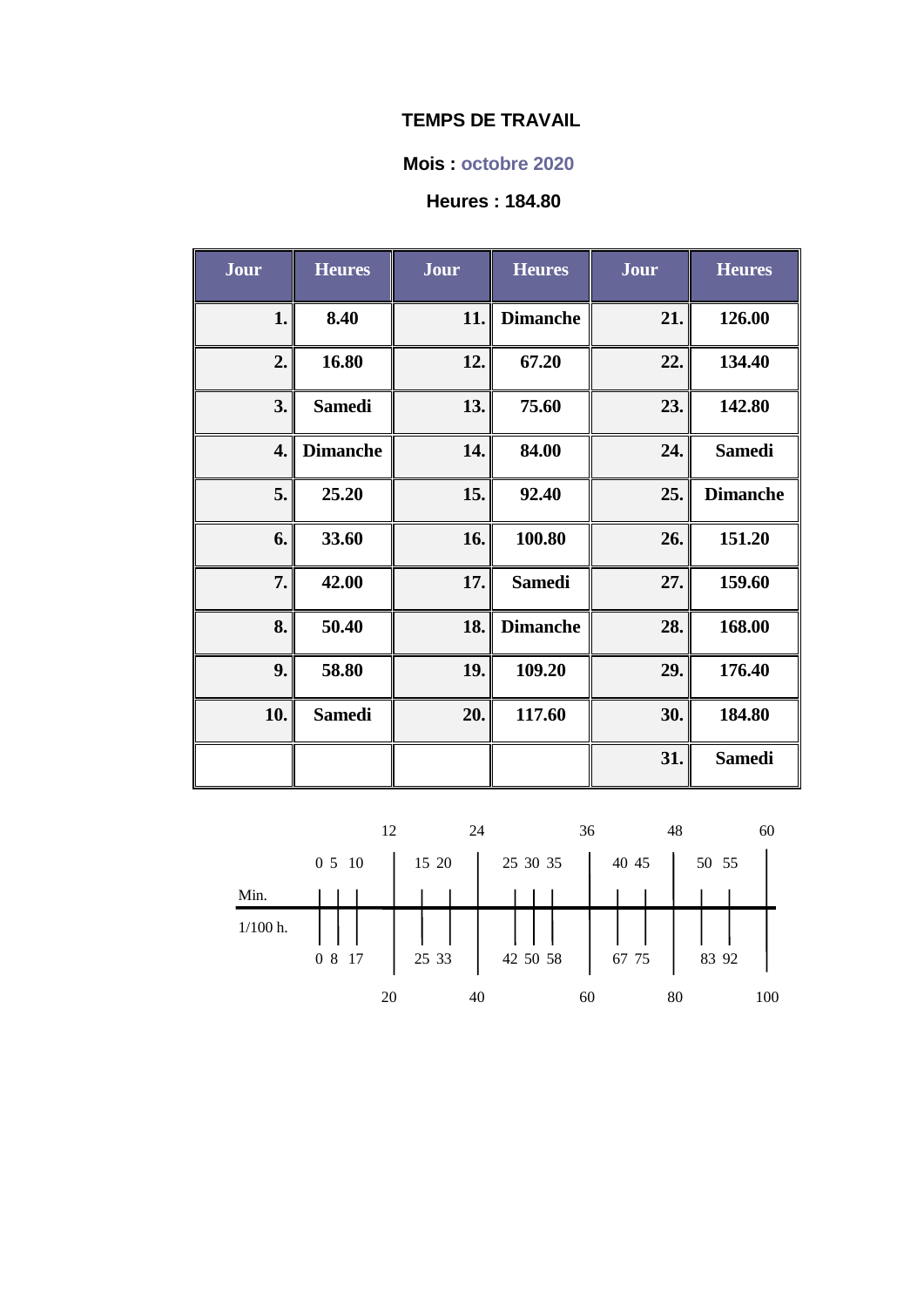### **Mois : novembre 2020**

# **Heures : 176.40**

| Jour | <b>Heures</b>   | Jour | <b>Heures</b>   | Jour | <b>Heures</b>   |
|------|-----------------|------|-----------------|------|-----------------|
| 1.   | <b>Dimanche</b> | 11.  | 67.20           | 21.  | <b>Samedi</b>   |
| 2.   | 8.40            | 12.  | 75.60           | 22.  | <b>Dimanche</b> |
| 3.   | 16.80           | 13.  | 84.00           | 23.  | 134.40          |
| 4.   | 25.20           | 14.  | <b>Samedi</b>   | 24.  | 142.80          |
| 5.   | 33.60           | 15.  | <b>Dimanche</b> | 25.  | 151.20          |
| 6.   | 42.00           | 16.  | 92.40           | 26.  | 159.60          |
| 7.   | <b>Samedi</b>   | 17.  | 100.80          | 27.  | 168.00          |
| 8.   | <b>Dimanche</b> | 18.  | 109.20          | 28.  | <b>Samedi</b>   |
| 9.   | 50.40           | 19.  | 117.60          | 29.  | <b>Dimanche</b> |
| 10.  | 58.80           | 20.  | 126.00          | 30.  | 176.40          |